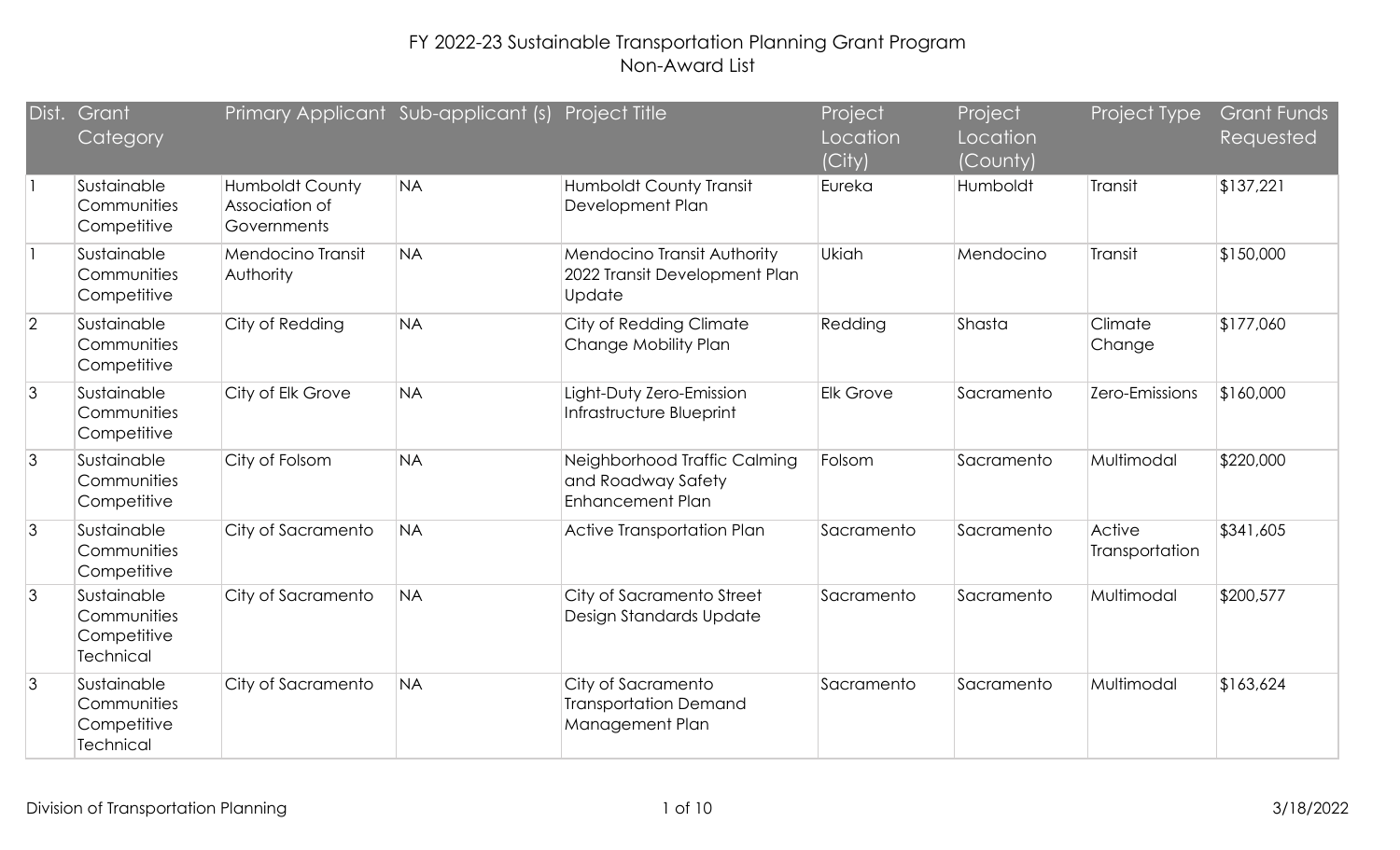| Dist. | Grant<br>Category                                      | Primary Applicant Sub-applicant (s) Project Title              |                                                   |                                                                   | Project<br>Location<br>(City)                      | Project<br>Location<br>(County)                                                                                    | Project Type             | <b>Grant Funds</b><br>Requested |
|-------|--------------------------------------------------------|----------------------------------------------------------------|---------------------------------------------------|-------------------------------------------------------------------|----------------------------------------------------|--------------------------------------------------------------------------------------------------------------------|--------------------------|---------------------------------|
| 3     | Strategic<br>Partnerships                              | <b>Placer County</b><br>Transportation<br>Planning Agency      | City of Roseville                                 | South Placer Multi-Modal<br><b>Freeway Crossings Study</b>        | Roseville                                          | Placer                                                                                                             | Multimodal               | \$376,000                       |
| 3     | Strategic<br>Partnerships<br>Transit                   | <b>Placer County</b><br>Transportation<br>Planning Agency      | Capitol Corridor<br><b>Joint Powers</b><br>Agency | Sacramento Valley to the Sierras Various<br>Passenger Rail Plan   |                                                    | Alameda<br>Contra Costa<br>Nevada<br>Placer<br>Sacramento<br>Santa Clara<br>Sierra<br>Solano<br>Yolo<br>Washoe, NV | Transit                  | \$500,000                       |
| 3     | Sustainable<br>Communities<br>Competitive              | Sacramento Regional Walk Sacramento<br><b>Transit District</b> |                                                   | Sacramento Regional Transit<br>District Long Range Transit Plan   | Sacramento                                         | Sacramento                                                                                                         | Transit                  | \$309,855                       |
| 3     | Sustainable<br>Communities<br>Competitive<br>Technical | Town of Truckee                                                | <b>NA</b>                                         | Truckee Vehicle Miles Travel<br>Mitigation Project and TDM Plan   | Truckee                                            | Nevada                                                                                                             | Technical                | \$251,687                       |
| 3     | Sustainable<br>Communities<br>Competitive              | <b>Yolo County</b><br><b>Transportation District</b>           | <b>NA</b>                                         | <b>YCTD Bike and Pedestrian Trail</b><br>Network Planning Project | Davis<br>West<br>Sacramento<br>Winters<br>Woodland | Yolo                                                                                                               | Active<br>Transportation | \$203,960                       |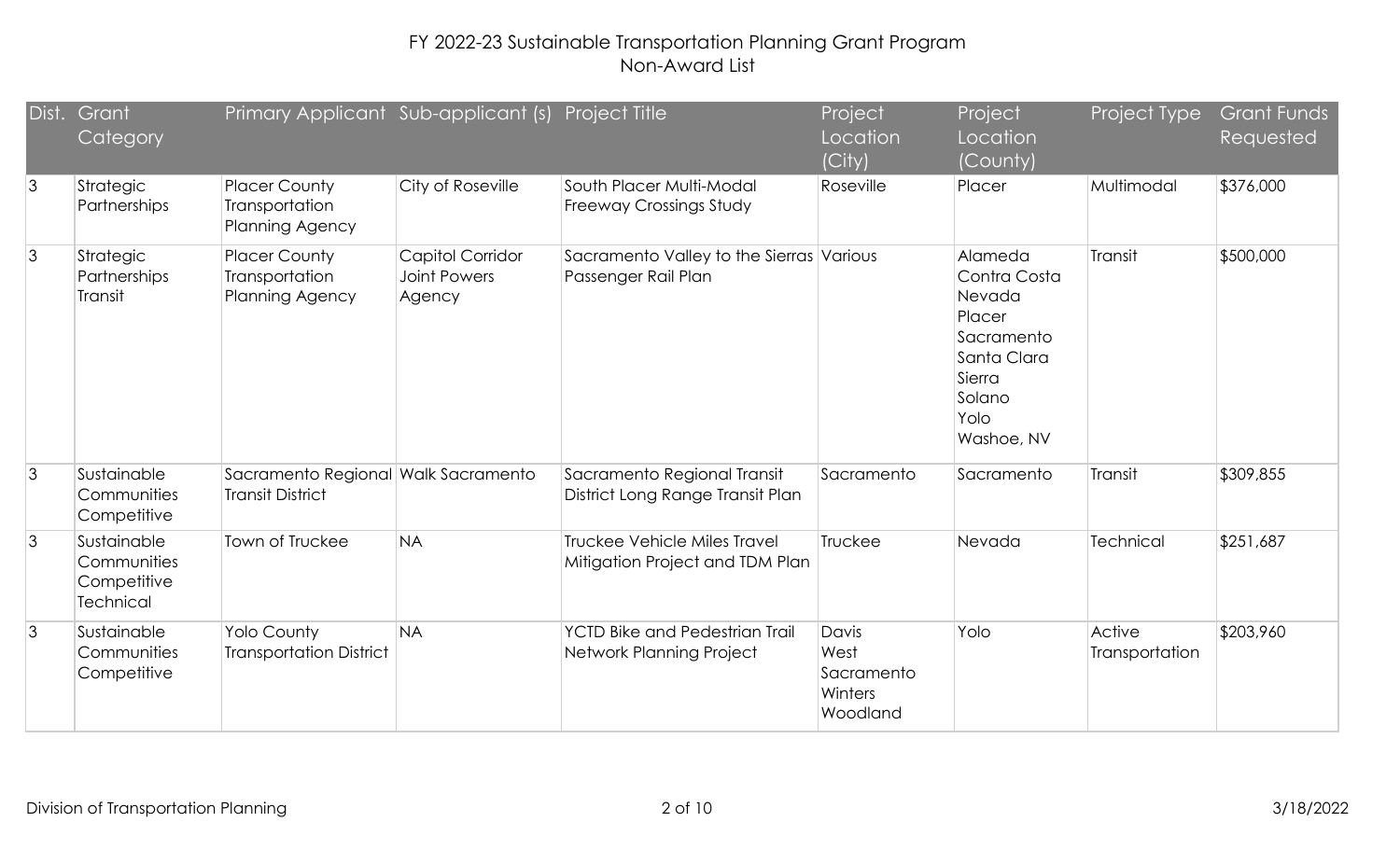|                | Dist. Grant<br>Category                          | Primary Applicant Sub-applicant (s) |                                       | <b>Project Title</b>                                                                     | Project<br>Location<br>(City) | Project<br>Location<br>(County) | Project Type               | <b>Grant Funds</b><br>Requested |
|----------------|--------------------------------------------------|-------------------------------------|---------------------------------------|------------------------------------------------------------------------------------------|-------------------------------|---------------------------------|----------------------------|---------------------------------|
| $\overline{4}$ | Sustainable<br>Communities<br>Competitive        | City of Gilroy                      | <b>NA</b>                             | Integrated Downtown Vision<br>Scenarios                                                  | Gilroy                        | Santa Clara                     | Multimodal                 | \$325,000                       |
| $\overline{4}$ | Sustainable<br>Communities<br>Competitive        | City of Hayward                     | <b>NA</b>                             | <b>Hayward Transportation Equity</b><br>Plan                                             | Hayward                       | Alameda                         | Multimodal                 | \$200,000                       |
| $\overline{4}$ | Sustainable<br>Communities<br>Competitive        | City of Napa                        | <b>NA</b>                             | Downtown Corridor Complete<br>Streets Improvements and<br>Mobility Management Plan       | Napa                          | Napa                            | Complete<br><b>Streets</b> | \$300,000                       |
| $\overline{4}$ | Sustainable<br><b>Communities</b><br>Competitive | City of Richmond                    | <b>NA</b>                             | City of Richmond Sustainable<br>and Multimodal Transportation<br><b>Planning Project</b> | Richmond                      | Contra Costa                    | Multimodal                 | \$433,280                       |
| $\overline{4}$ | Sustainable<br>Communities<br>Competitive        | City of San Leandro                 | <b>Local Government</b><br>Commission | Manor Neighborhood<br>Multimodal Safety &<br><b>Connectivity Plan</b>                    | San Leandro                   | Alameda                         | Multimodal                 | \$269,231                       |
| $\overline{4}$ | Sustainable<br>Communities<br>Competitive        | City of San Rafael                  | <b>NA</b>                             | City of San Rafael Bicycle<br>Master Plan Update                                         | San Rafael                    | Marin                           | Active<br>Transportation   | \$130,000                       |
| $\overline{4}$ | Sustainable<br>Communities<br>Competitive        | City of Santa Clara                 | <b>NA</b>                             | Saratoga Avenue and Scott<br><b>Boulevard Complete Streets</b><br>Plan                   | Santa Clara                   | Santa Clara                     | Complete<br><b>Streets</b> | \$514,000                       |
| $\overline{4}$ | Sustainable<br>Communities<br>Competitive        | Contra Costa County City of Pinole  |                                       | <b>Tara Hills Drive Complete Streets</b><br>Project                                      |                               | Contra Costa                    | Complete<br><b>Streets</b> | \$173,800                       |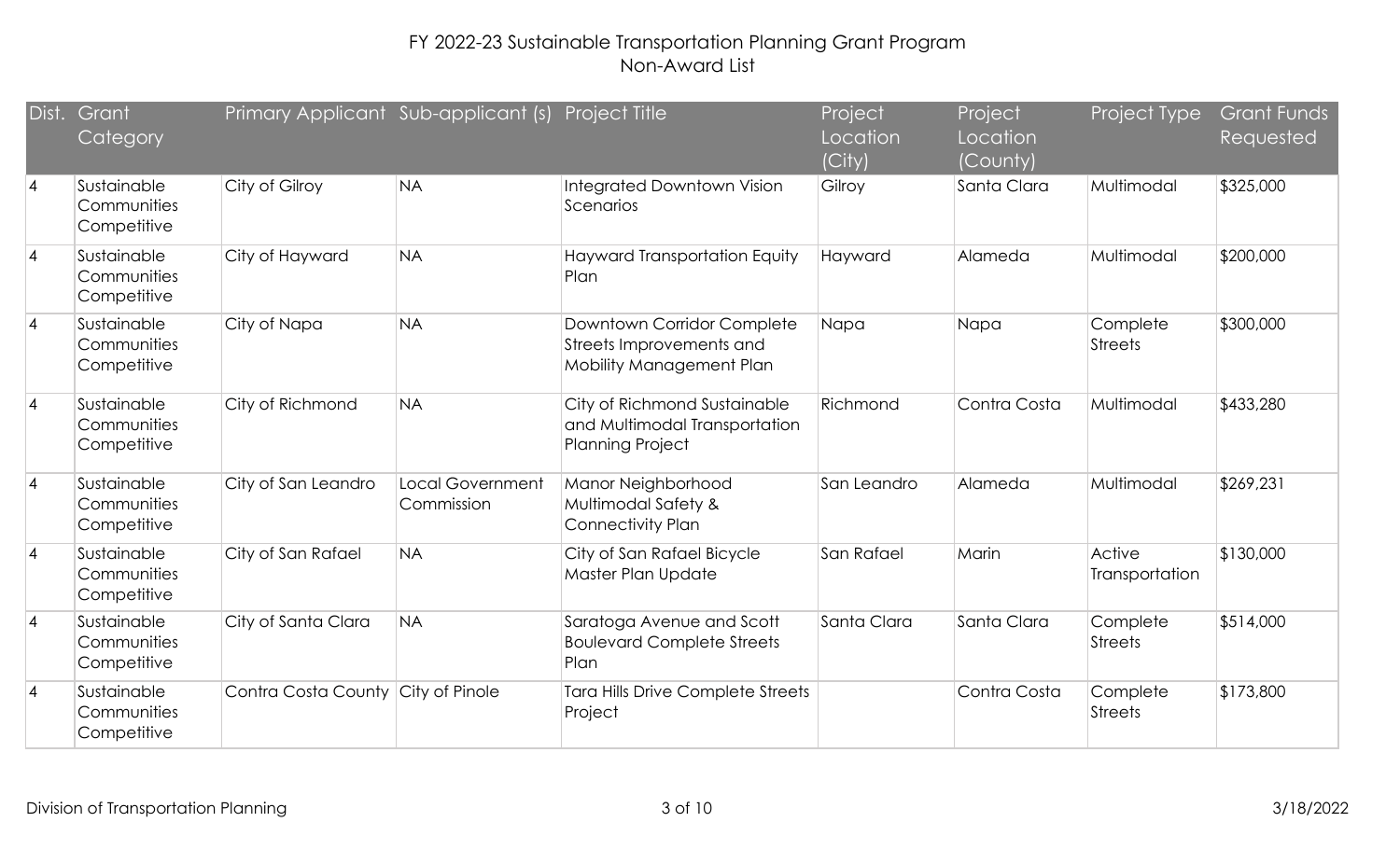| Dist.          | Grant<br>Category                                      | Primary Applicant Sub-applicant (s) Project Title          |                                                                                                                         |                                                                          | Project<br>Location<br>(City) | Project<br>Location<br>(County)                       | Project Type               | <b>Grant Funds</b><br>Requested |
|----------------|--------------------------------------------------------|------------------------------------------------------------|-------------------------------------------------------------------------------------------------------------------------|--------------------------------------------------------------------------|-------------------------------|-------------------------------------------------------|----------------------------|---------------------------------|
| $\overline{4}$ | Sustainable<br>Communities<br>Competitive              | Contra Costa County NA                                     |                                                                                                                         | Parr Boulevard Complete Streets Unincorporated<br>Study                  | North Richmond                | Contra Costa                                          | Complete<br><b>Streets</b> | \$141,648                       |
| 4              | Sustainable<br>Communities<br>Competitive              | Metropolitan<br>Transportation<br>Commission               | San Francisquito<br><b>Creek Joint Powers</b><br>Authority;<br>Nuestra Casa;<br><b>Climate Resilient</b><br>Communities | Creating a Resilient State Route<br>84, East Palo Alto and Menlo<br>Park | East Palo Alto<br>Menlo Park  | Santa Clara                                           | Climate<br>Change          | \$500,000                       |
| $\overline{4}$ | Sustainable<br>Communities<br>Competitive              | Peninsula Corridor<br><b>Joint Powers Board</b>            | <b>NA</b>                                                                                                               | Caltrain Climate Change<br><b>Vulnerability Study</b>                    | San Carlos                    | San Mateo                                             | Climate<br>Change          | \$255,317                       |
| 4              | Sustainable<br>Communities<br>Competitive              | San Francisco Bay<br>Area Rapid Transit<br><b>District</b> | <b>NA</b>                                                                                                               | <b>BART Bicycle Access Preferred</b><br>Path of Travel Plan              | Various (23)                  | Alameda<br>Contra Costa<br>San Francisco<br>San Mateo | Active<br>Transportation   | \$400,000                       |
| $\overline{4}$ | Sustainable<br>Communities<br>Competitive              | San Francisco<br>Transportation<br>Authority               | <b>NA</b>                                                                                                               | 3rd Street Safety and Truck Relief San Francisco<br>Study                |                               | San Francisco                                         | Freight                    | \$439,964                       |
| $\overline{4}$ | Sustainable<br>Communities<br>Competitive<br>Technical | Santa Clara Valley<br>Transportation<br>Authority          | <b>NA</b>                                                                                                               | Countywide Multimodal Benefits<br><b>Evaluation Tool</b>                 |                               | Santa Clara                                           | Technical                  | \$450,586                       |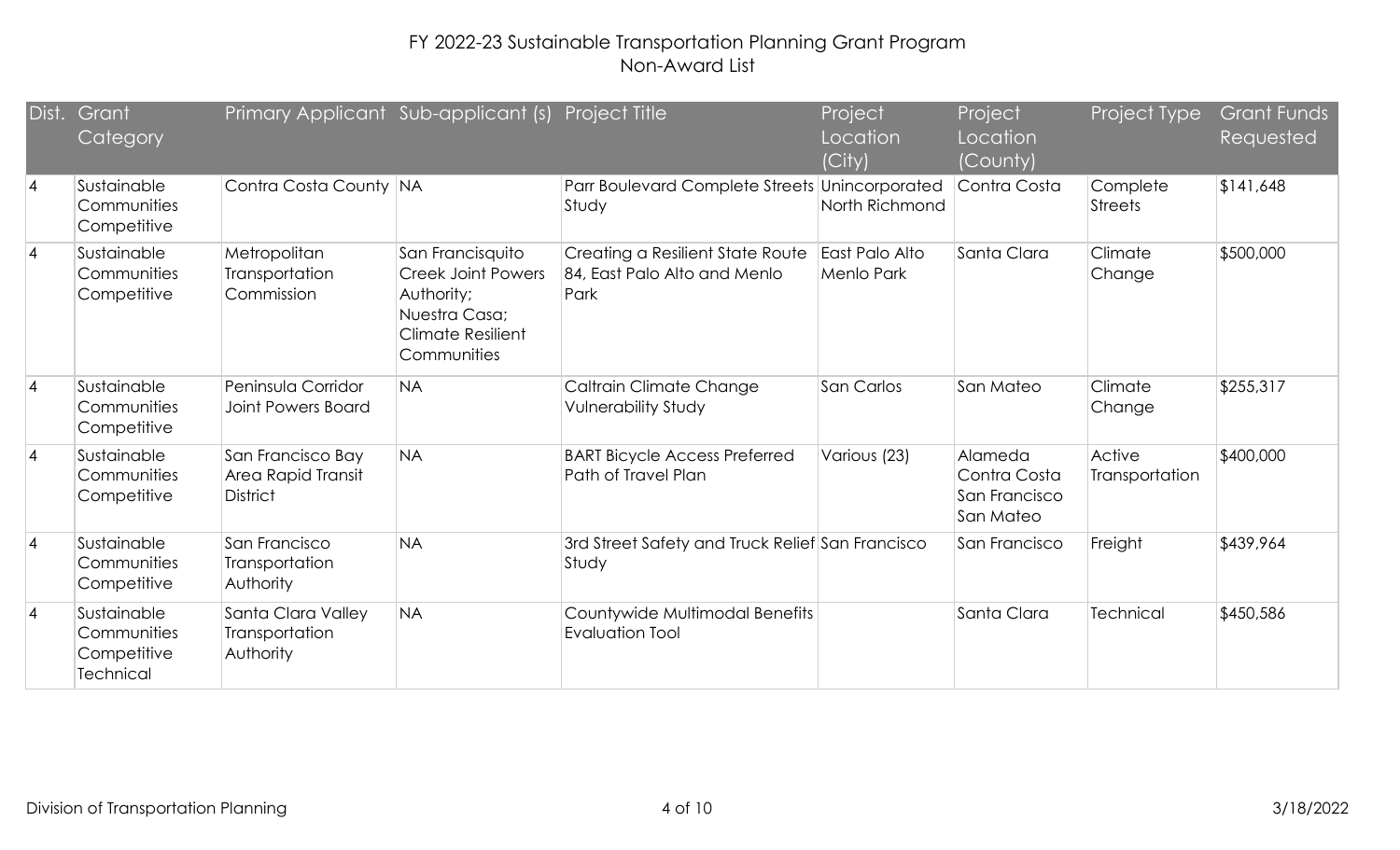| Dist.           | Grant<br>Category                                      | Primary Applicant Sub-applicant (s) Project Title |                                                            |                                                                                                                       | Project<br>Location<br>(City) | Project<br>Location<br>(County) | Project Type             | <b>Grant Funds</b><br>Requested |
|-----------------|--------------------------------------------------------|---------------------------------------------------|------------------------------------------------------------|-----------------------------------------------------------------------------------------------------------------------|-------------------------------|---------------------------------|--------------------------|---------------------------------|
| $\overline{4}$  | Sustainable<br>Communities<br>Competitive              | <b>Town of Los Gatos</b>                          | <b>NA</b>                                                  | <b>Barrier Crossing Enhancement</b><br><b>Study for Los Gatos Creek Trail</b><br>and Winchester Boulevard<br>Corridor | Town of Los<br>Gatos          | Santa Clara                     | Multimodal               | \$385,000                       |
| $\overline{4}$  | Sustainable<br><b>Communities</b><br>Competitive       | Transportation<br>Authority of Marin              | <b>NA</b>                                                  | <b>VMT Reduction and Mobility</b><br><b>Enhancement Toolkit</b>                                                       |                               | Marin                           | <b>Technical</b>         | \$300,000                       |
| 5               | Sustainable<br>Communities<br>Competitive              | City of Santa Cruz                                | <b>NA</b>                                                  | City of Santa Cruz Active<br><b>Transportation Plan Update</b>                                                        | Santa Cruz                    | Santa Cruz                      | Active<br>Transportation | \$265,590                       |
| 5               | Sustainable<br>Communities<br>Competitive              | City of Watsonville                               | <b>Bike Santa Cruz</b><br>County;<br><b>Ecology Action</b> | City of Watsonville Active<br><b>Transportation Plan</b>                                                              | Watsonville                   | Santa Cruz                      | Active<br>Transportation | \$460,270                       |
| 5               | Sustainable<br>Communities<br>Competitive<br>Technical | Monterey-Salinas<br>Transit District (MST)        | <b>Control District</b>                                    | MST VMT Mitigation Program                                                                                            | Monterey                      | Monterey                        | Technical                | \$375,000                       |
| 5               | Sustainable<br>Communities<br>Competitive<br>Technical | Monterey-Salinas<br><b>Transit District</b>       | <b>NA</b>                                                  | Fixed Facility Analysis &<br>Environmental Justice Study                                                              | Salinas                       | Monterey                        | <b>Technical</b>         | \$110,662                       |
| $5\phantom{.0}$ | Strategic<br>Partnerships                              | San Luis Obispo<br>Council of<br>Governments      | <b>NA</b>                                                  | US 101 North San Luis Obispo<br><b>County Comprehensive</b><br>Multimodal Corridor Plan                               | San Luis Obispo               | San Luis Obispo                 | Corridor                 | \$425,000                       |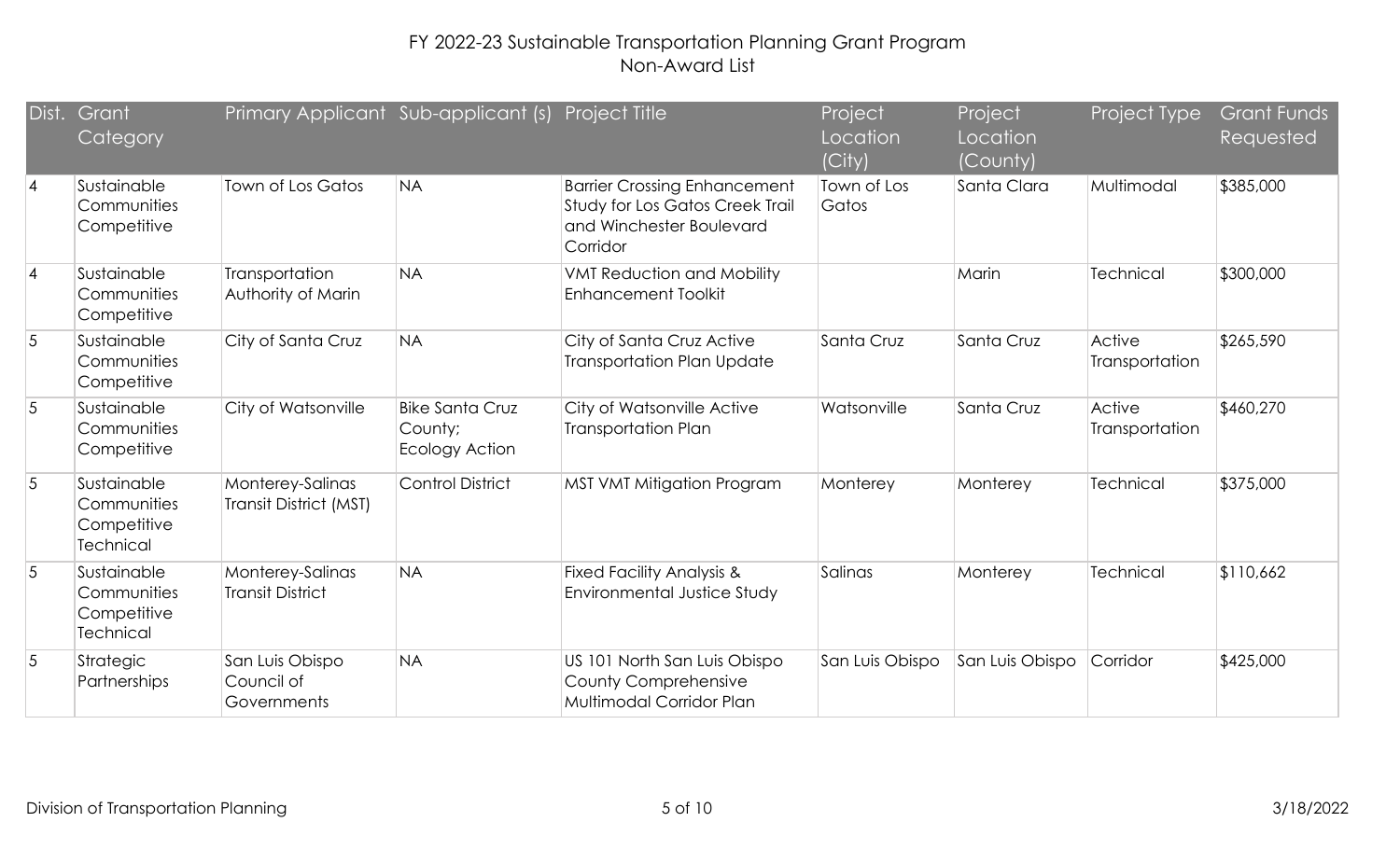| Dist. | Grant<br>Category                         | Primary Applicant Sub-applicant (s) Project Title |           |                                                                                                     | Project<br>Location<br>(City) | Project<br>Location<br>(County) | Project Type             | <b>Grant Funds</b><br>Requested |
|-------|-------------------------------------------|---------------------------------------------------|-----------|-----------------------------------------------------------------------------------------------------|-------------------------------|---------------------------------|--------------------------|---------------------------------|
| 6     | Sustainable<br>Communities<br>Competitive | City of Dinuba                                    | <b>NA</b> | El Monte Way Corridor<br><b>Enhancement Study</b>                                                   | Dinuba                        | Tulare                          | Corridor                 | \$462,569                       |
| 6     | Sustainable<br>Communities<br>Competitive | City of Fresno                                    | <b>NA</b> | City of Fresno Active<br><b>Transportation Plan Update</b>                                          | Fresno                        | Fresno                          | Active<br>Transportation | \$210,000                       |
| 6     | Sustainable<br>Communities<br>Competitive | City of Hanford                                   | <b>NA</b> | City of Hanford: High-Speed rail<br>Station Area Land Use and<br><b>Connectivity Plan</b>           | Fresno                        | Kings                           | Multimodal               | \$400,000                       |
| 6     | Sustainable<br>Communities<br>Competitive | County of Fresno                                  | <b>NA</b> | Multi-modal Planning &<br>Research for DUCs within the<br>County of Fresno                          |                               | Fesno                           | Multimodal               | \$584,298                       |
| 6     | Strategic<br>Partnerships                 | Fresno Council of<br>Governments                  | <b>NA</b> | Fresno-Clovis Metropolitan Area<br>Managed Lanes Study                                              | Clovis<br>Fresno              | Fresno                          | Corridor                 | \$160,000                       |
| 6     | Strategic<br>Partnerships<br>Transit      | Kern Council of<br>Governments                    | <b>NA</b> | Metropolitan Bakersfield Long-<br>Range Transportation Plan<br>Update                               | <b>Bakersfield</b>            | Kern                            | Transit                  | \$300,000                       |
|       | Sustainable<br>Communities<br>Competitive | City of Manhattan<br>Beach                        | <b>NA</b> | City of Manhattan Beach Bike to Manhattan<br>the Beach Gap Closure - West<br><b>Manhattan Beach</b> | Beach                         | Los Angeles                     | Active<br>Transportation | \$500,000                       |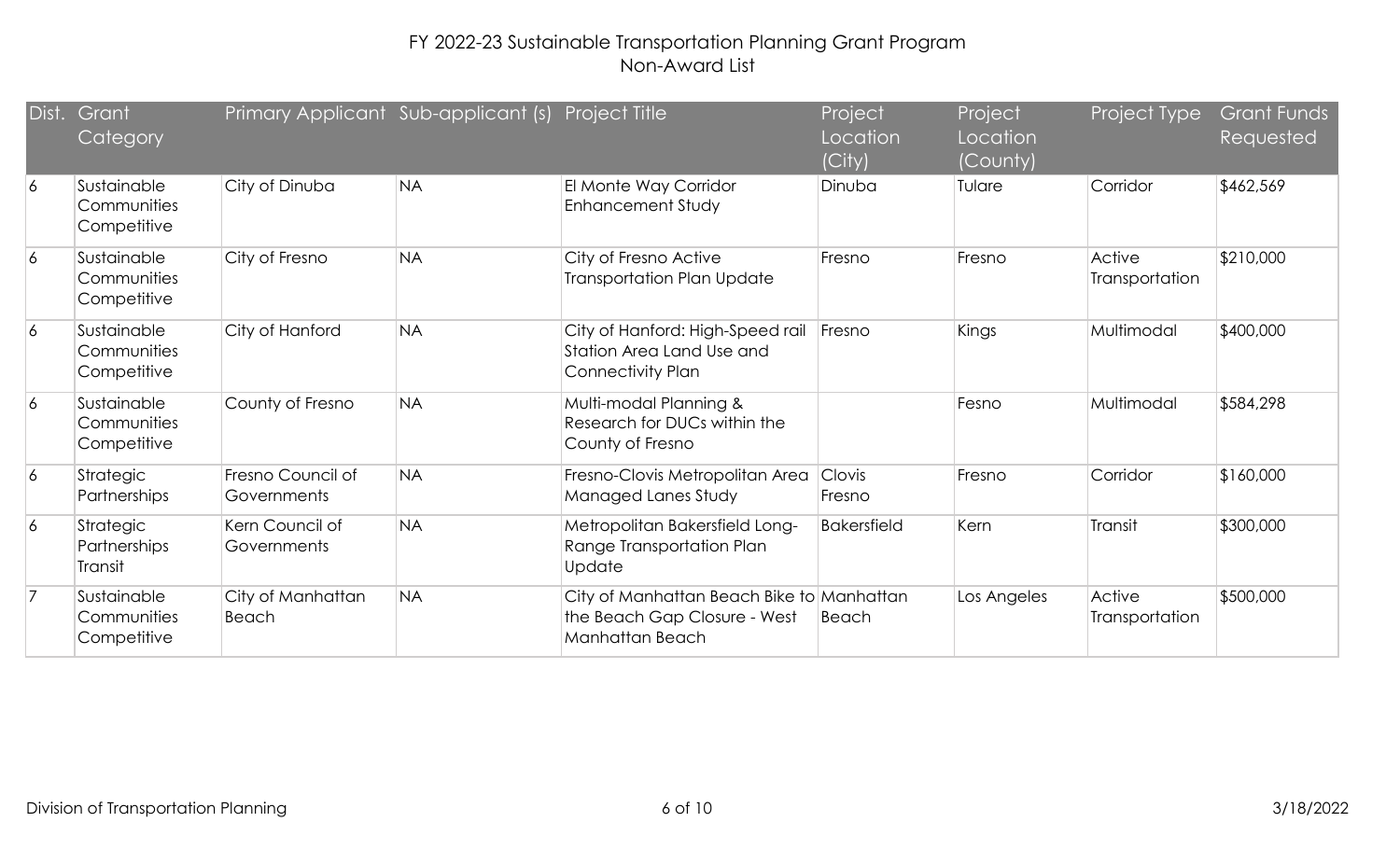|                | Dist. Grant<br>Category                                       | Primary Applicant Sub-applicant (s) Project Title           |           |                                                                             | Project<br>Location<br>(City) | Project<br>Location<br>(County)                                             | Project Type             | <b>Grant Funds</b><br>Requested |
|----------------|---------------------------------------------------------------|-------------------------------------------------------------|-----------|-----------------------------------------------------------------------------|-------------------------------|-----------------------------------------------------------------------------|--------------------------|---------------------------------|
|                | Sustainable<br><b>Communities</b><br>Competitive<br>Technical | Southern California<br>Association of<br>Goverments         | <b>NA</b> | Toolkit of Anti-Displacement<br>Policies for Active Transportation<br>Plans |                               | Imperial<br>Los Angeles<br>Orange<br>San Bernardino<br>Riverside<br>Ventura | Active<br>Transportation | \$505,000                       |
|                | Strategic<br>Partnerships                                     | Southern California<br>Association of<br>Governments        | <b>NA</b> | <b>SCAG Truck Parking Assessment</b><br>Study                               |                               | Los Angeles                                                                 | Freight                  | \$240,000                       |
|                | Strategic<br>Partnerships<br>Transit                          | Southern California<br>Association of<br>Governments        | <b>NA</b> | Southern California Region<br>Airport Passenger Study                       |                               | Imperial<br>Los Angeles<br>Orange<br>San Bernardino<br>Riverside<br>Ventura | Transit                  | \$500,000                       |
|                | Strategic<br>Partnerships<br>Transit                          | Southern California<br>Association of<br>Governments (SCAG) | <b>NA</b> | <b>SCAG Hwys to Blvds Regional</b><br>Study                                 |                               | Imperial<br>Los Angeles<br>Orange<br>San Bernardino<br>Riverside<br>Ventura | Multimodal               | \$500,000                       |
| $\overline{8}$ | Sustainable<br>Communities<br>Competitive                     | City of Corona                                              | <b>NA</b> | Corona Sidewalk and<br><b>Accessibility Survey</b>                          | Corona                        | Riverside                                                                   | Active<br>Transportation | \$354,120                       |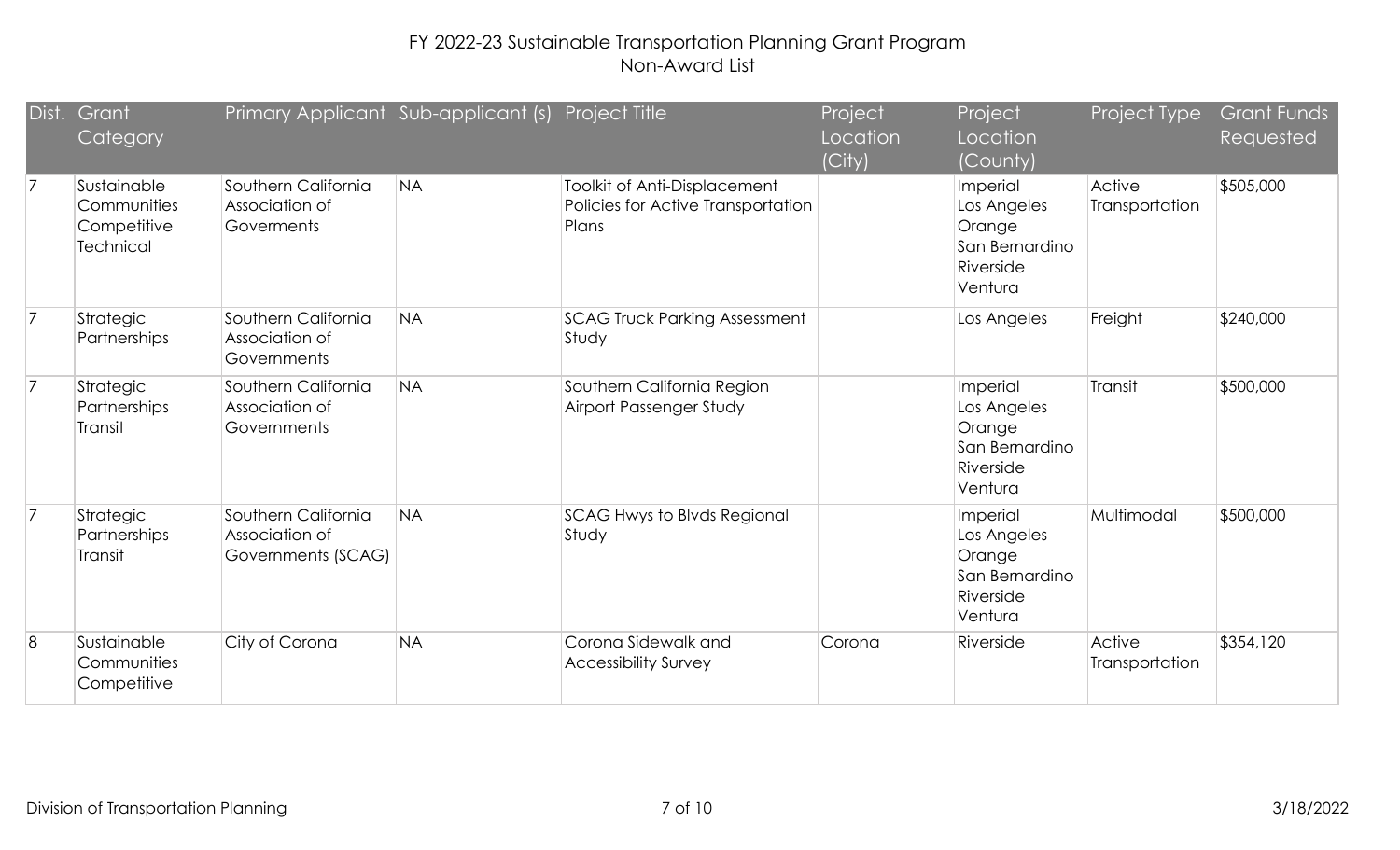| Dist.        | Grant<br>Category                                             | Primary Applicant Sub-applicant (s) Project Title    |           |                                                                                                 | Project<br>Location<br>(City) | Project<br>Location<br>(County) | Project Type               | <b>Grant Funds</b><br>Requested |
|--------------|---------------------------------------------------------------|------------------------------------------------------|-----------|-------------------------------------------------------------------------------------------------|-------------------------------|---------------------------------|----------------------------|---------------------------------|
| 8            | Sustainable<br><b>Communities</b><br>Competitive              | City of Menifee                                      | <b>NA</b> | <b>Ethanac Road Freight Corridor</b><br>Study                                                   | Menifee                       | Riverside                       | Freight                    | \$442,650                       |
| 8            | Sustainable<br><b>Communities</b><br>Competitive<br>Technical | City of Murrieta                                     | <b>NA</b> | Murrieta Transportation Analysis<br><b>Model and Vehicle Miles</b><br>Traveled (VMT) Validation | Murrieta                      | Riverside                       | Technical                  | \$107,207                       |
| 8            | Sustainable<br><b>Communities</b><br>Competitive              | City of Palm Desert                                  | <b>NA</b> | Palm Desert Safe Routes to<br><b>School Plan</b>                                                | <b>Palm Desert</b>            | Riverside                       | Active<br>Transportation   | \$221,500                       |
| 8            | Sustainable<br>Communities<br>Competitive                     | San Bernardino<br>County (Public Works)              | <b>NA</b> | San Bernardino County<br>Unincorporated Regional Safe<br>Routes to School Plan                  |                               | San Bernardino                  | Active<br>Transportation   | \$500,000                       |
| $ 10\rangle$ | Sustainable<br>Communities<br>Competitive<br>Technical        | <b>Amador County</b><br>Transportation<br>Commission | <b>NA</b> | <b>Amador County Evacuation</b><br>Route Vegetation Management<br>Plan                          |                               | Amador                          | Climate<br>Change          | \$203,046                       |
| 10           | Sustainable<br><b>Communities</b><br>Competitive              | San Joaquin County                                   | <b>NA</b> | Countywide Sidewalk<br><b>Connectivity Plan</b>                                                 | Unincorporated                | San Joaquin                     | Active<br>Transportation   | \$501,077                       |
| 10           | Sustainable<br><b>Communities</b><br>Competitive              | San Joaquin County                                   | <b>NA</b> | North East Stockton Complete<br><b>Streets Plan</b>                                             | Unincorporated                | San Joaquin                     | Complete<br><b>Streets</b> | \$332,871                       |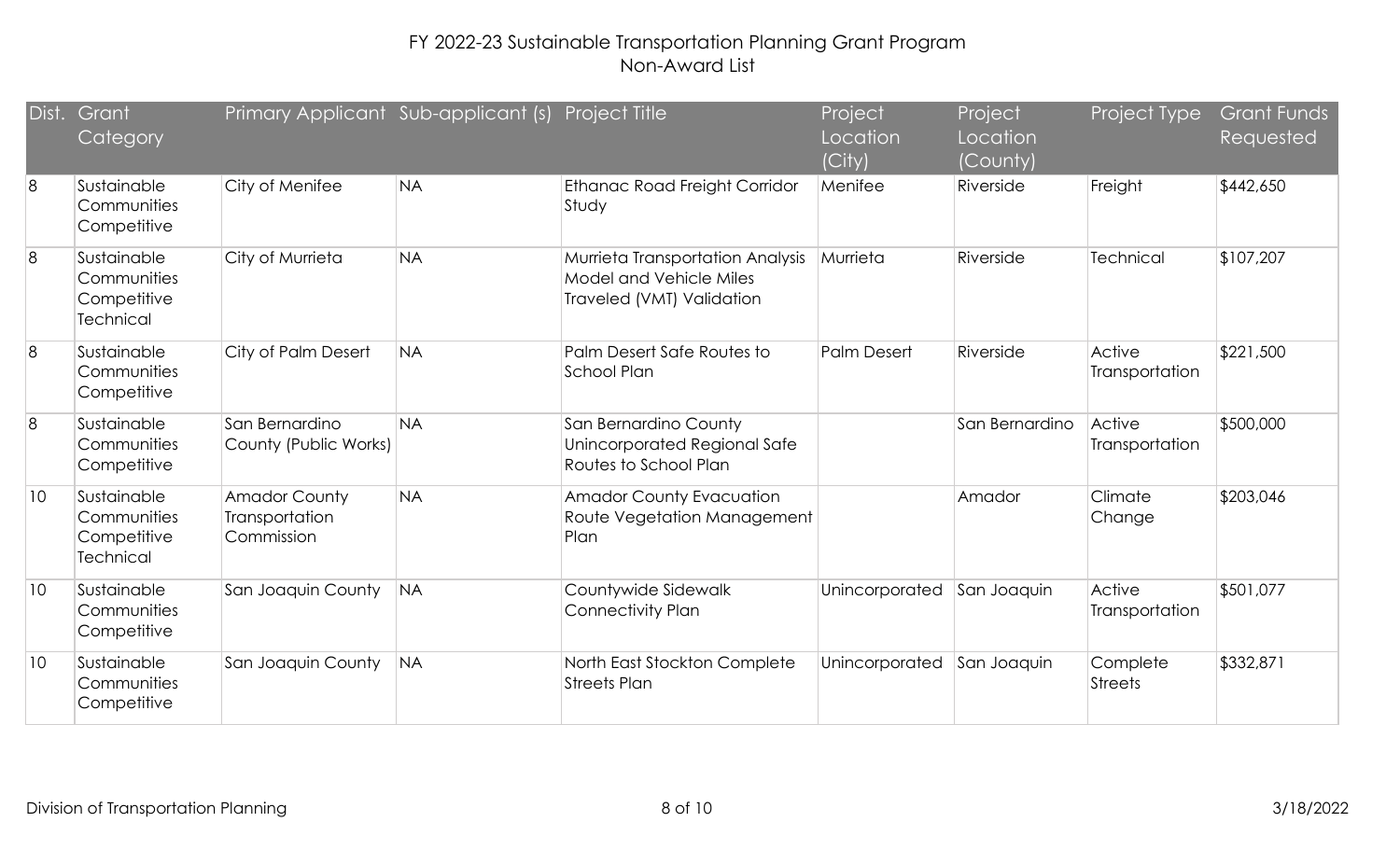| Dist.        | Grant<br>Category                                | Primary Applicant Sub-applicant (s) Project Title   |           |                                                                                                    | Project<br>Location<br>(City) | Project<br>Location<br>(County) | Project Type               | <b>Grant Funds</b><br>Requested |
|--------------|--------------------------------------------------|-----------------------------------------------------|-----------|----------------------------------------------------------------------------------------------------|-------------------------------|---------------------------------|----------------------------|---------------------------------|
| 10           | Sustainable<br><b>Communities</b><br>Competitive | San Joaquin County                                  | <b>NA</b> | San Joaquin County Safe Routes<br>to School Plan:<br>Phase 1                                       |                               | San Joaquin                     | Active<br>Transportation   | \$293,918                       |
| $ 10\rangle$ | Sustainable<br>Communities<br>Competitive        | <b>Tuolumne County</b><br>Transportation<br>Council | <b>NA</b> | Jamestown Park & Ride<br>Concept Plan - SR 49 Complete<br><b>Streets Corridor Plan</b>             | Jamestown                     | Tuolumne                        | Complete<br><b>Streets</b> | \$161,807                       |
| 1            | Sustainable<br><b>Communities</b><br>Competitive | City of Lemon Grove                                 | <b>NA</b> | San Altos Elementary School<br>Safe Routes School Plan                                             | Lemon Grove                   | San Diego                       | Active<br>Transportation   | \$97,000                        |
| 11           | Sustainable<br><b>Communities</b><br>Competitive | City of Oceanside                                   | <b>NA</b> | Oceanside Inland Rail<br>Multimodal Path Feasibility Study                                         | Oceanside                     | San Diego                       | Multimodal                 | \$404,582                       |
| 11           | Sustainable<br><b>Communities</b><br>Competitive | City of San Diego                                   | <b>NA</b> | <b>Mobility Master Plan</b>                                                                        | San Diego                     | San Diego                       | Multimodal                 | \$500,000                       |
| 11           | Sustainable<br><b>Communities</b><br>Competitive | City of Vista                                       | <b>NA</b> | Vista Transit Center Multimodal<br><b>Mobility Plan</b>                                            | City of Vista                 | San Diego                       | Transit                    | \$250,000                       |
| 11           | Sustainable<br>Communities<br>Competitive        | County of San Diego                                 | <b>NA</b> | Incentives, Regulations and<br><b>Engagement for Private Electric</b><br>Vehicle Charging Stations | San Diego<br>County           | San Diego                       | Zero-Emissions             | \$176,800                       |